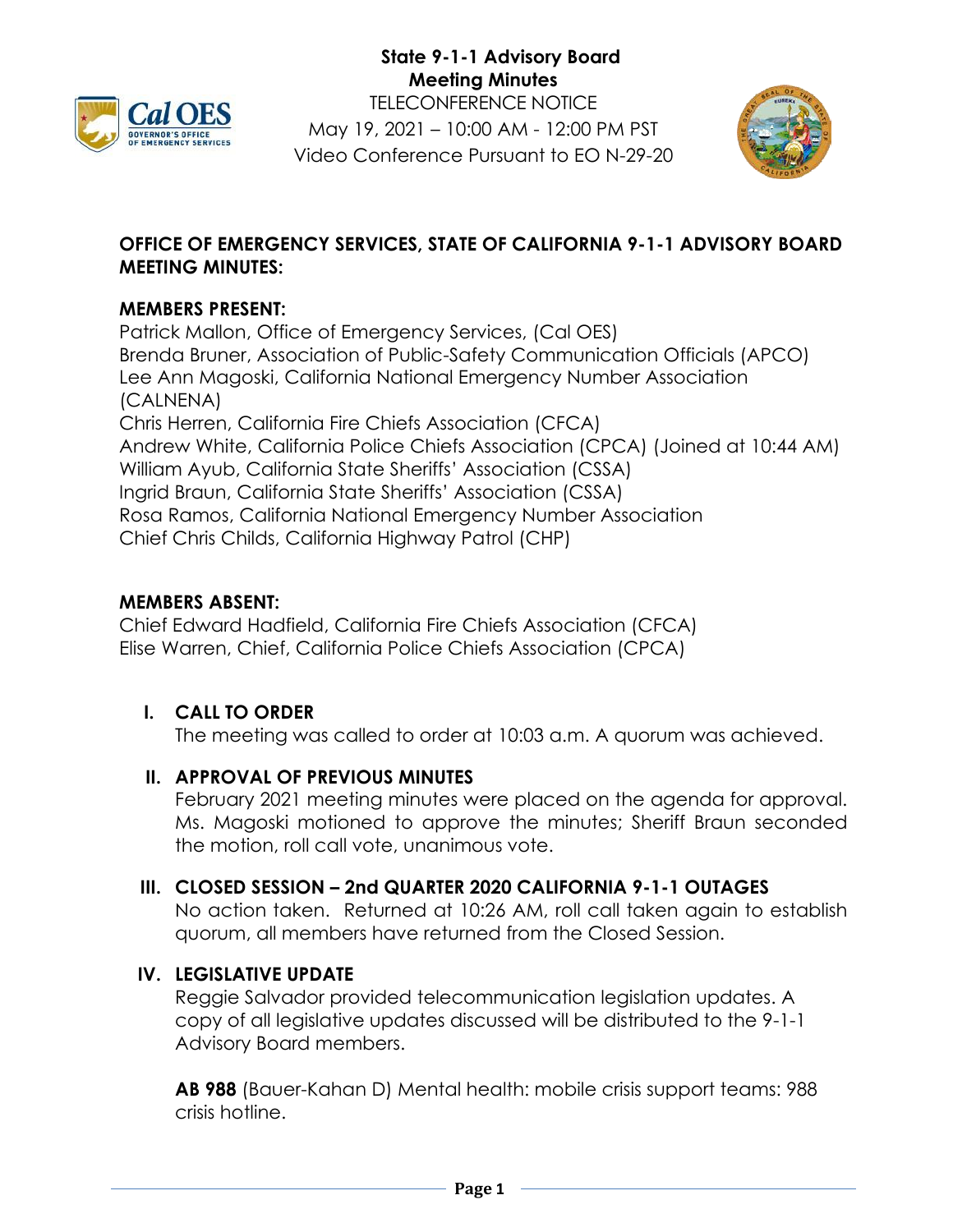



Status: 5/17/2021-Re-referred to Committee on Appropriations

Summary: Would establish the 988 Crisis Hotline Center, using the digits "988" in compliance with existing federal law and standards governing the National Suicide Prevention Lifeline. The bill would require the Office of Emergency Services to take specified actions to implement the hotline system, including hiring a director with specified experience and designating a 988 crisis hotline center or centers to provide crisis intervention services and crisis care coordination to individuals accessing the 988.

**AB 1100** (Aguiar-Curry D) Communications service: emergencies and disasters: reports.

Status: 5/12/2021-In Committee: Set, first hearing. Referred to Appropriations suspense file.

Summary: Would, following a fire- or disaster-related state of emergency or a local emergency declared by the Governor, require the Public Utilities Commission to collect specified information from telecommunications service providers relating to the provider's efforts to repair or replace communications infrastructure that was damaged as a result of the emergency or disaster. The bill would require that the information collected from telecommunications service providers by the commission be broken down by each emergency or disaster and be submitted in a report by the commission to the appropriate policy committees of the Legislature and posted in a conspicuous area on the commission's internet website.

**SB 52** (Dodd D) State of emergency: local emergency: planned power outage.

Status: 5/13/2021-Referred to Assembly Committee on Emergency Management.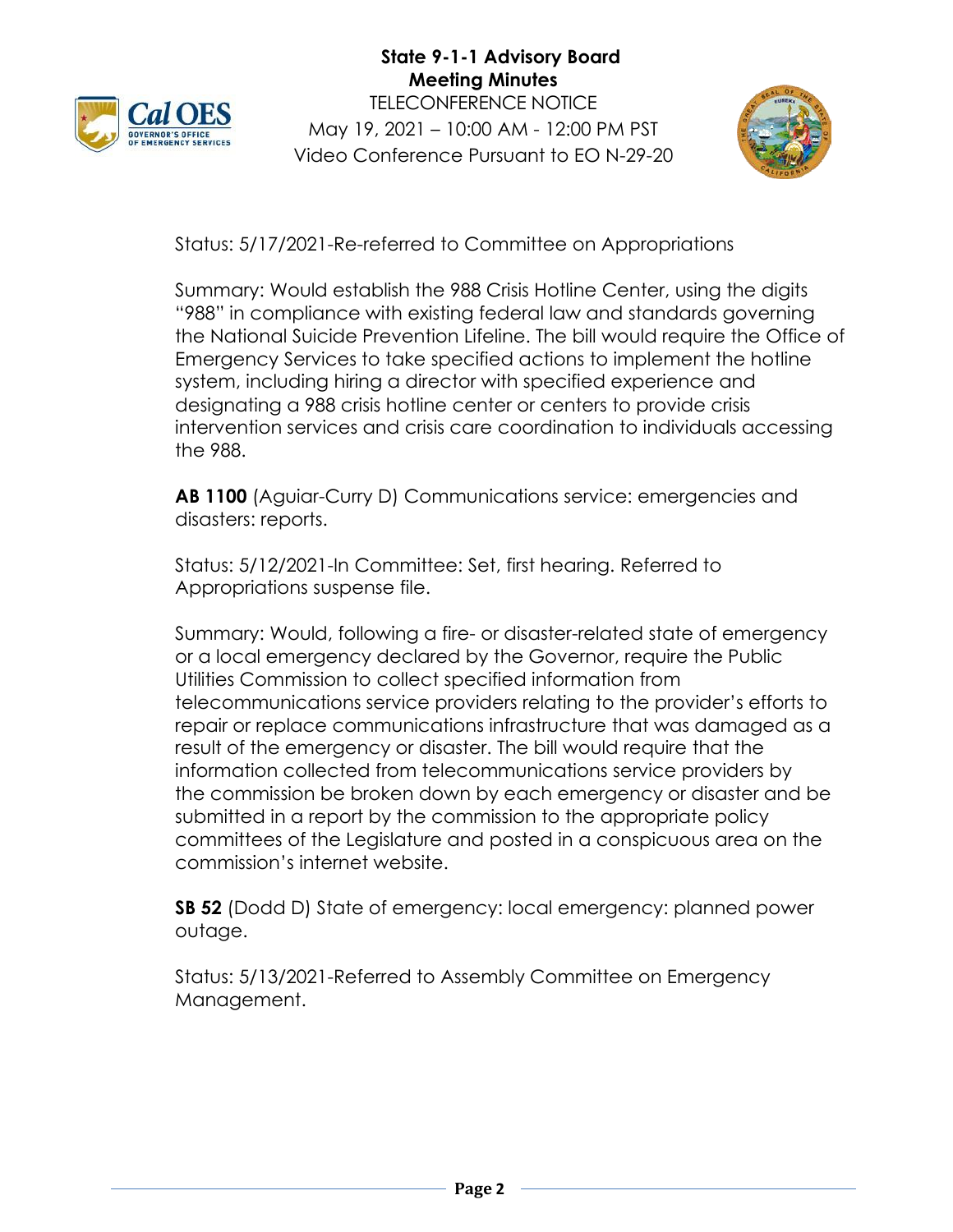



Summary: Would define a 'deenergization event' as a planned power outage, as specified, and would make a deenergization event one of those conditions constituting a local emergency, with prescribed limitations.

**SB 341** (McGuire D) Telecommunications service: outages.

Status: 5/13/2021-In Assembly. Read first time. Held at Desk.

Summary: Would require each provider of telecommunications service to maintain on its internet website a public outage map showing that provider's outages, and would require the office, in consultation with the Public Utilities Commission, on or before July 1, 2022, to adopt by regulation requirements for those maps, as specified. The bill would require the office to provide the commission with all the information provided to it as part of a telecommunications service provider's community isolation outage notification and to aggregate that data and post that aggregated data on its internet website.

117th Congress – Federal Telecommunications Bills

**HR 1250** Emergency Reporting Act (Rep. Matsui, Doris)

This bill requires the Federal Communications Commission (FCC) to report on certain activations of the Disaster Information Reporting System (the system through which communications providers report their operational status during times of crisis) and to adopt specified rules related to network outage reporting.

Location: Senate -- 02/24/2021 Referred to the Subcommittee on Energy and Commerce. Introduced.

## **HR 1848** (Rep. Pallone)

This bill would rebuild and modernize the Nation's infrastructure to expand access to broadband and Next Generation 9-1-1, rehabilitate drinking water infrastructure, modernize the electric grid and energy supply infrastructure, redevelop brownfields, strengthen health care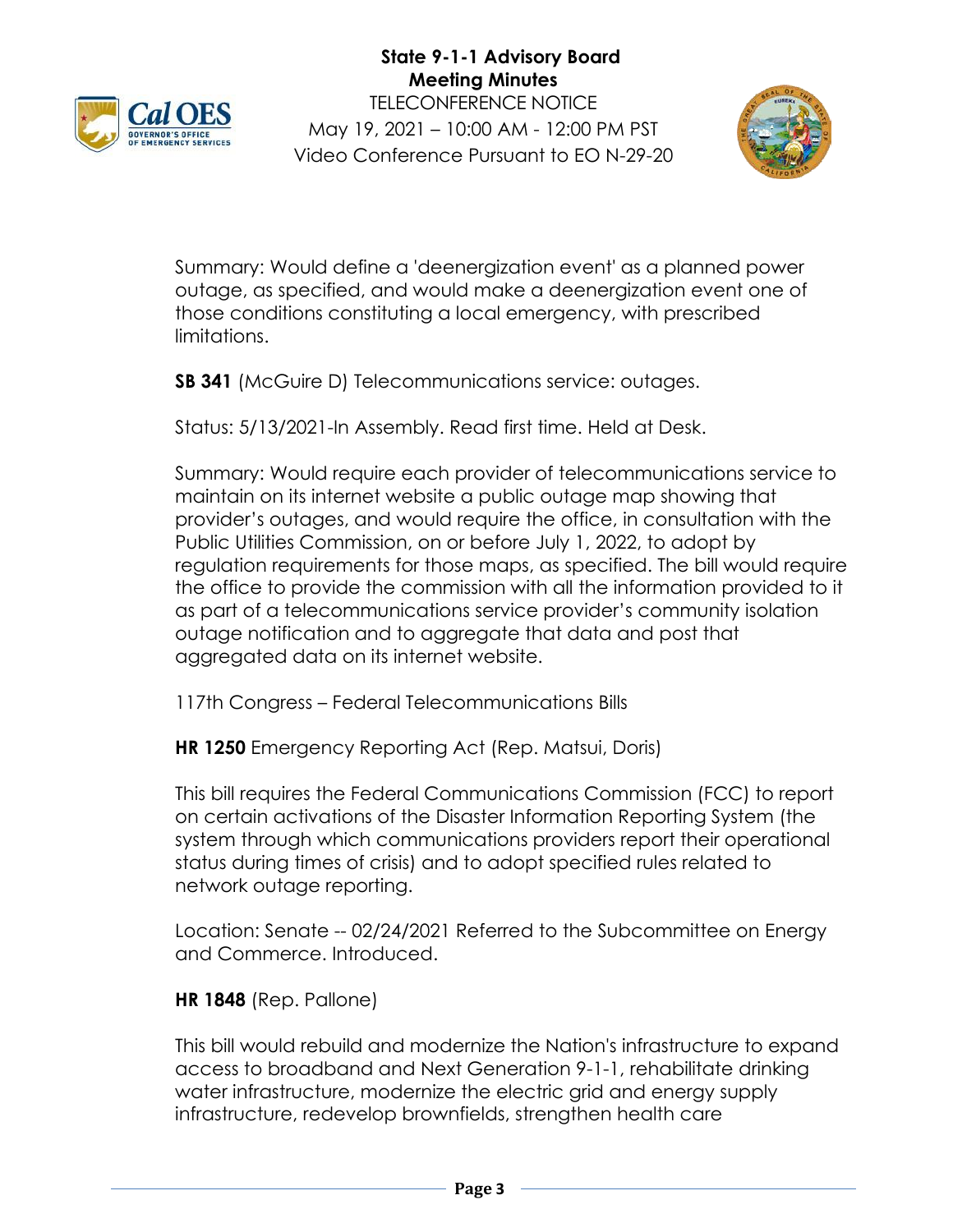



infrastructure, create jobs, and protect public health and the environment, and for other purposes.

Location: House – 03/11/2021 Referred to the Committee on Energy and **Commerce** 

**HR 1859** (Rep. Smith, Adam)

This bill would authorize the Secretary of Health and Human Services, acting through the Assistant Secretary for Mental Health and Substance Use, to award grants to States, territories, political subdivisions of States and territories, Tribal governments, and consortia of Tribal governments to establish an unarmed 911 response program, and for other purposes.

Location: House – 03/11/2021 Referred to the Committee on Energy and Commerce. Introduced.

**S 466** Kelsey Smith Act (Sen. Moran)

This bill requires a mobile or internet voice service provider to disclose the location information of a device pursuant to certain requests.

Specifically, a provider must disclose this information at the request of an investigative or law enforcement officer (or public safety employee or agent on behalf of such officer) if the officer asserts (1) that the device was used to place a 911 call, or (2) reasonable suspicion that the device is in the possession of an individual who is in an emergency situation.

Location: House -- 02/25/2021 Read twice and referred to the Committee on Commerce, Science, and Transportation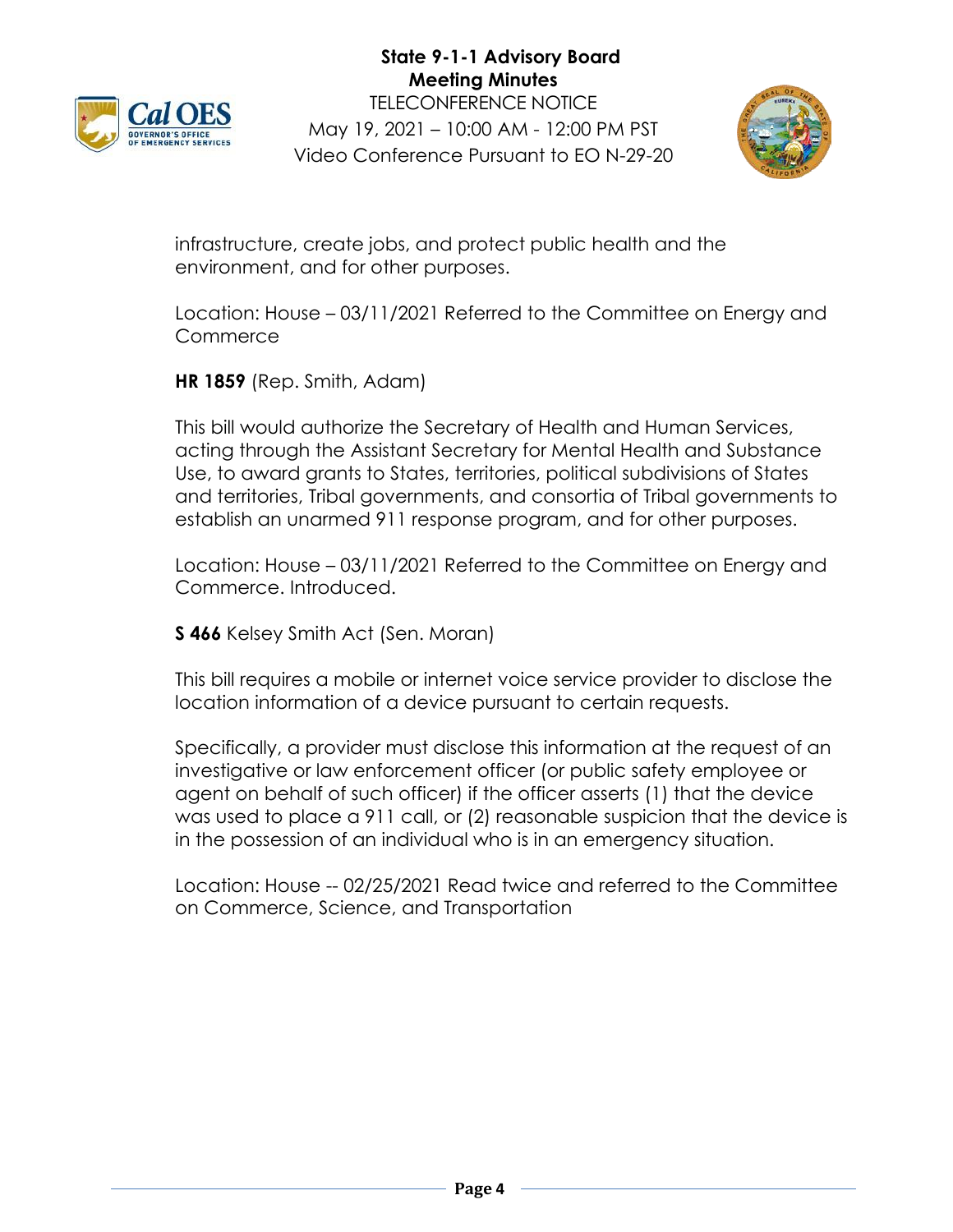



**S 1175** 911 SAVES Act (Sen. Burr)

To categorize public safety telecommunicators as a protective service occupation under the Standard Occupational Classification System.

Location: Senate -- 05/15/2021 Read twice and referred to the Committee on Homeland Security and Governmental Affairs. Introduced.

## **V. CA 9-1-1 BRANCH REPORT**

Mr. Currier provided the 9-1-1 Branch update. There has been an upward trend in the wireless 9-1-1 calls statewide.

Mr. Currier discussed the current CPE installation and update on current approvals and installations. There has been a freeze on new CPE installation due to NENA i3 compliance.

Mr. Currier discussed the NENA i3 compliant CPE version that will be upgraded in the PSAP to support the NG 9-1-1 deployment. Motorola Vesta will be upgraded to 7.4 SP1 and Intrado VIPER will be upgraded to version 6.4. There is approximately 80 Legacy PSAP Gateways (LPGs) that will be deployed, the other PSAPs will have software upgrades to support NG 9-1-1. The CPE will require line appearances to be programmed to support the NG 9-1-1 deployment. There will be some training required and the CPE vendor is required to perform the programming and training.

Mr. Currier provided the update on the Text-to-9-1-1 deployment. There are currently two (2) PSAPs that have not deployed Text yet. There is not a reliable internet connection available to support the Text deployment. The CA 9-1-1 Branch is working to get network deployed.

Mr. Currier provided an update on the current Text-to-9-1-1 contract which expires in March 2022. The CA 9-1-1 Branch expectation is to maintain consistent Text deployment statewide. Due to the limited transition timeline, it may require all PSAPs to deploy Over-the-Top initially and then convert the integrated PSAPs back to the integrated solution.

Mr. Currier recognized Chereise Bartlett from the CA 9-1-1 Branch, for all her hard work and dedication on the statewide Text deployment.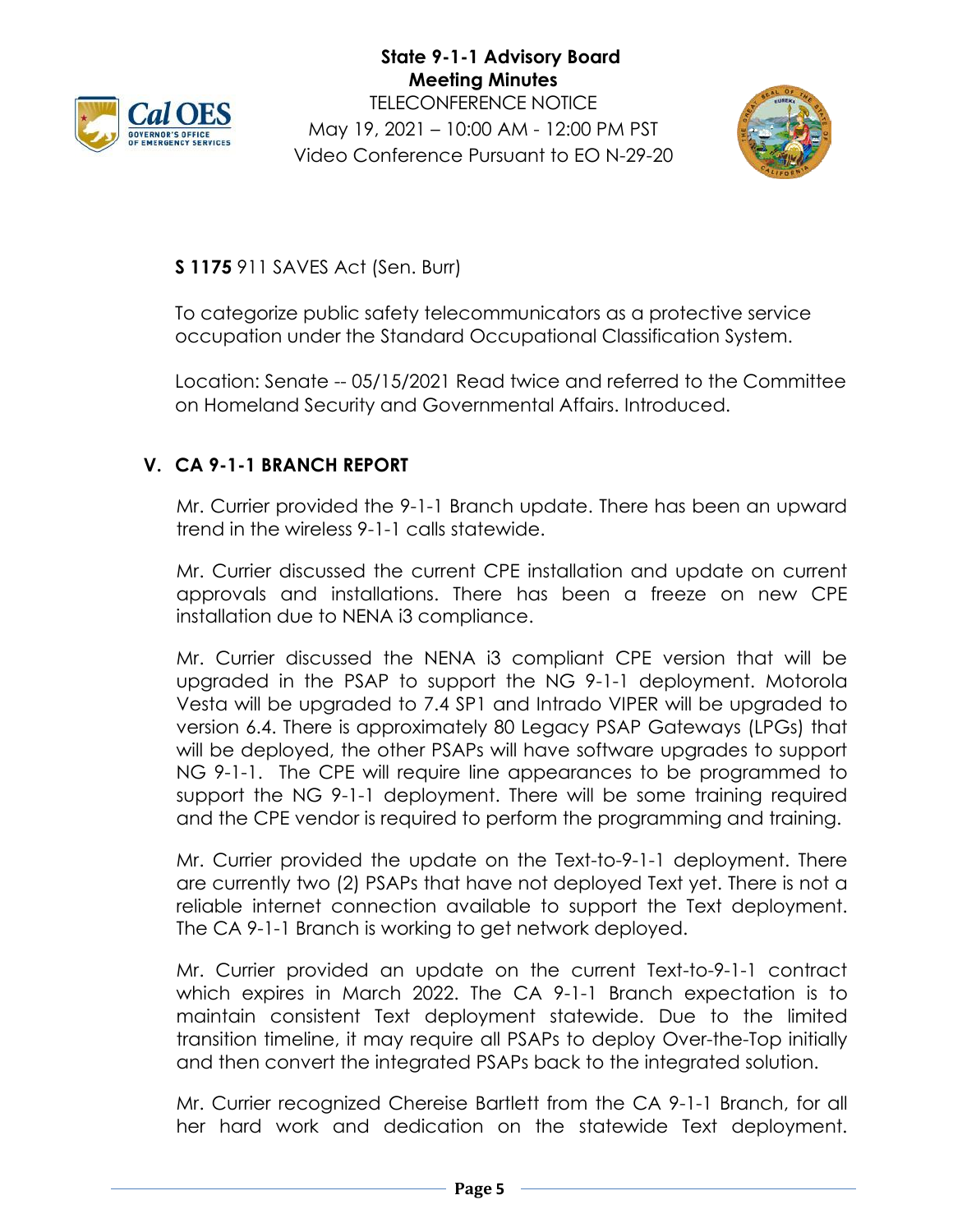



Chereise has been instrumental in the successful deployment of Text throughout the state.

Mr. Currier updated the Advisory Board members on the projected timelines. The project has shifted from specific timelines to success in the project to determine when the NG 9-1-1 transition occurs.

Mr. Currier defined the PSAP Installs Preparing for NG 9-1-1 Go-Live. There are specific tasks that must be completed prior to a PSAP being ready to accept NG 9-1-1 traffic. Mr. Currier provided an overview of the PSAP Tracking Tool that will be made public. This dashboard will allow PSAPs to gain situational awareness of where they are on the deployment plan.

Mr. Currier provided an update on the lessons learned in the testing and go-live schedule. The PSAPs will need to conduct some testing to support the Go-Live schedule. The PSAP will be able to answer test NG 9-1-1 calls and conduct their own testing and training prior to Go-Live. This will allow the PSAP to ensure all programming and configuration supports the local need and NG 9-1-1 call delivery.

Mr. Currier provided an update on the legacy CPE deployed in the PSAPs. The CPE vendors have always intended on supporting NENA i3 and the upgrades are on their roadmaps. California is the first state to deploy a true NENA i3 network and the updates for CPE are not available yet.

Mr. Currier defined the NG 9-1-1 Testing for each PSAP, which includes CPE testing, NG 9-1-1 testing, Go-Live testing, and Carrier testing. Once the line appearances are programmed and testing has been completed then the PSAP will be ready to accept the NG 9-1-1 traffic.

The OSP Integration and transition schedule will stay the same. As PSAP CPE is programmed and testing conducted, the PSAP Go-Live will be scheduled.

Mr. Currier provided an overview of the security on the NG 9-1-1 network and the third-party evaluation that NetForce is conducting in the Cybersecurity assessment.

Mr. Currier reviewed the Location Accuracy project status. The RapidDeploy solution also provides SMS-from-9-1-1. In May 2021, RapidDeploy will integrate the OnStar telematics information to provide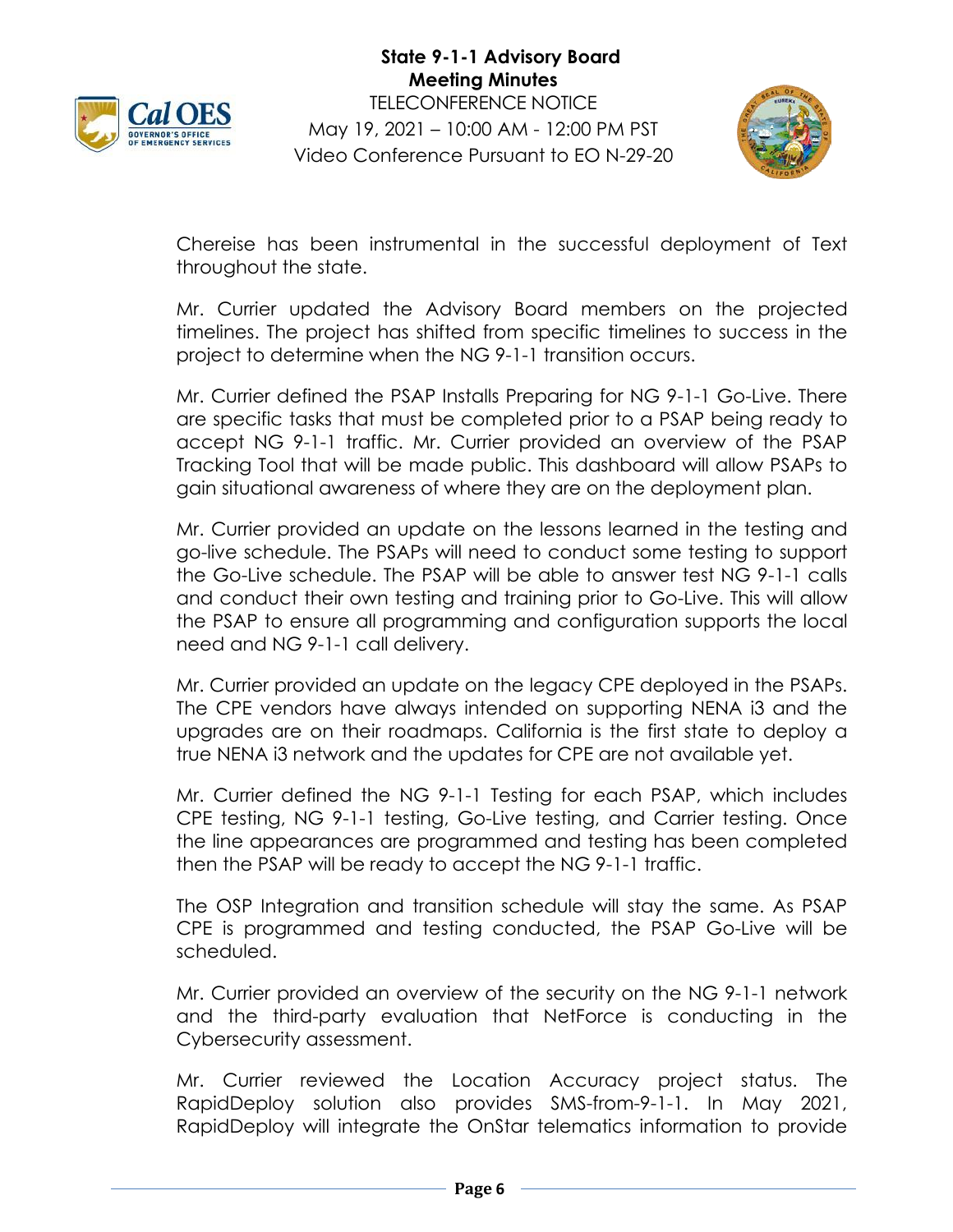



supplemental data with the crash notification. This solution will also be used by Atos to support NG 9-1-1 Text-to-9-1-1.

Mr. Currier updated the Advisory Board members on the current Cloud CPE Lab Testing requirements. The NG 9-1-1 Lab is prepared to start testing and validating the Cloud CPE solutions. The vendors are being contacted to schedule testing in the near future.

Mr. Currier reviewed the Fund Condition Statement (FCS) with the Advisory Board members. The fund is supporting all CA 9-1-1 Branch activities and the funding model is stable and will provide funding for future years.

## **VI. LRPC Update**

Mr. Herren provided an update from the LRPC meeting. The Committee has held two meetings since the last 9-1-1 Advisory Board meeting. There were updates from the Task Force members and the GIS task force. Mr. Herren updated the Advisory Board members on the topics discussed in the meeting. The LRPC is working with the CA 9-1-1 Branch to develop a strategic plan to support 9-1-1 in the future.

## **VII. AGENDA ITEMS FOR FUTURE MEETINGS**

Look at strategic initiatives from the 9-1-1 Branch and LRPC.

## **VIII. AGENDA ITEMS FOR FUTURE MEETINGS**

August 18, 2021 November 17, 2021

#### **IX. PUBLIC COMMENT**

Mr. Mallon asked Mr. Medigovich to provide a statement to the Advisory Board members. Mr. Medigovich did announce he will be retiring and thanked the 9-1-1 Advisory Board for their efforts in supporting the industry.

Mrs. Bruner provided recognition to Mr. Medigovich for supporting her as a new 9-1-1 Advisory Board member.

Ms. Magoski recognized Mr. Medigovich for his support on the Advisory Board and support to the PSAPs.